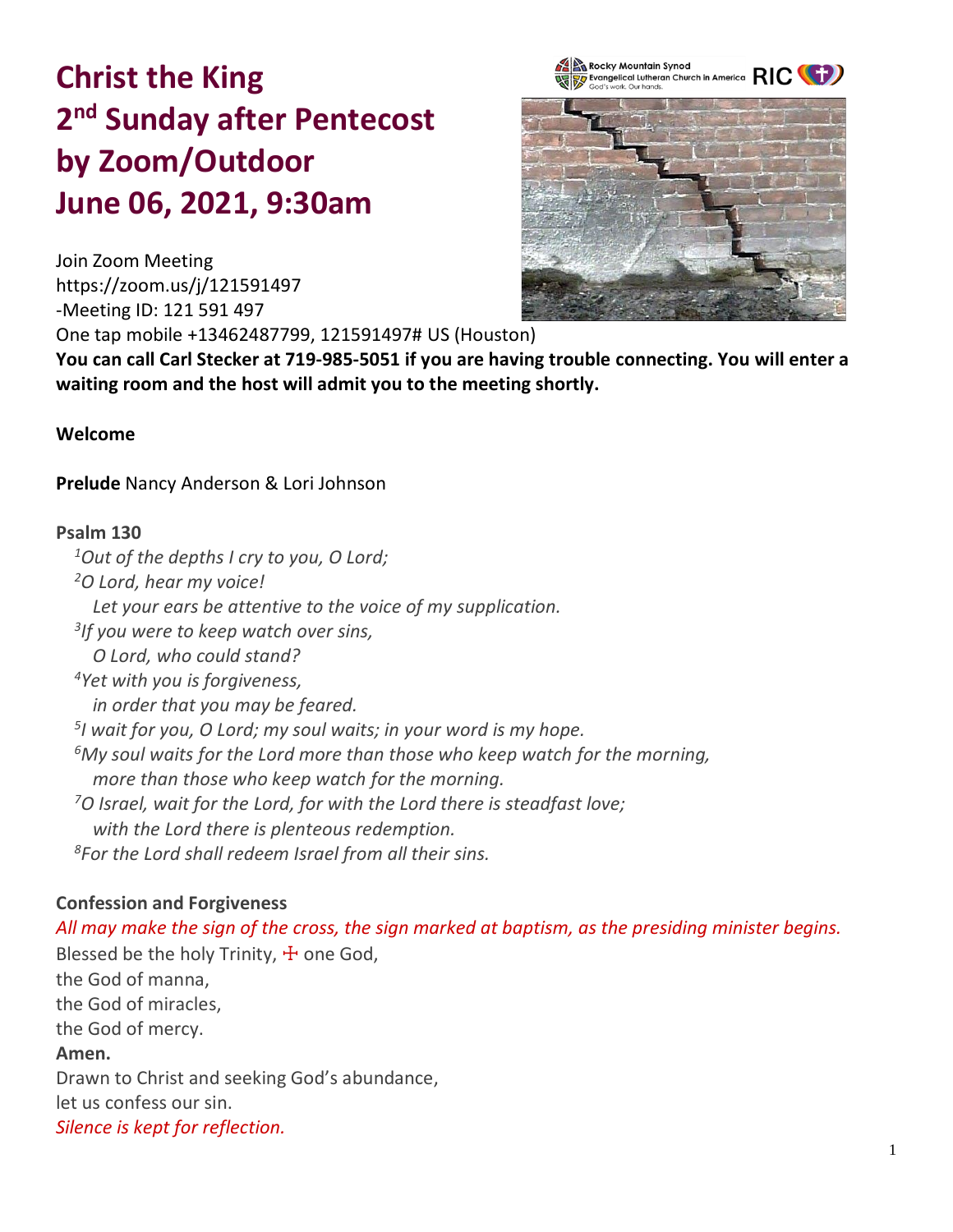God, our provider, **help us. It is hard to believe there is enough to share. We question your ways when they differ from the ways of the world in which we live. We turn to our own understanding rather than trusting in you. We take offense at your teachings and your ways. Turn us again to you. Where else can we turn? Share with us the words of eternal life and feed us for life in the world. Amen.** Beloved people of God: in Jesus, the manna from heaven, you are fed and nourished. By Jesus, the worker of miracles, there is always more than enough. Through Jesus,  $\ddot{+}$  the bread of life, you are shown God's mercy: you are forgiven and loved into abundant life. **Amen.**

#### **Greeting**

The grace of our Lord Jesus Christ, the love of God, and the communion of the Holy Spirit be with you all. **And also with you.**

# **Hymn of Praise:** *Rise, Shine, You People!* ELW 665 vs. 1



# **Prayer of the Day**

All-powerful God**, in Jesus Christ you turned death into life and defeat into victory. Increase our faith and trust in him, that we may triumph over all evil in the strength of the same Jesus Christ, our Savior and Lord. Amen.**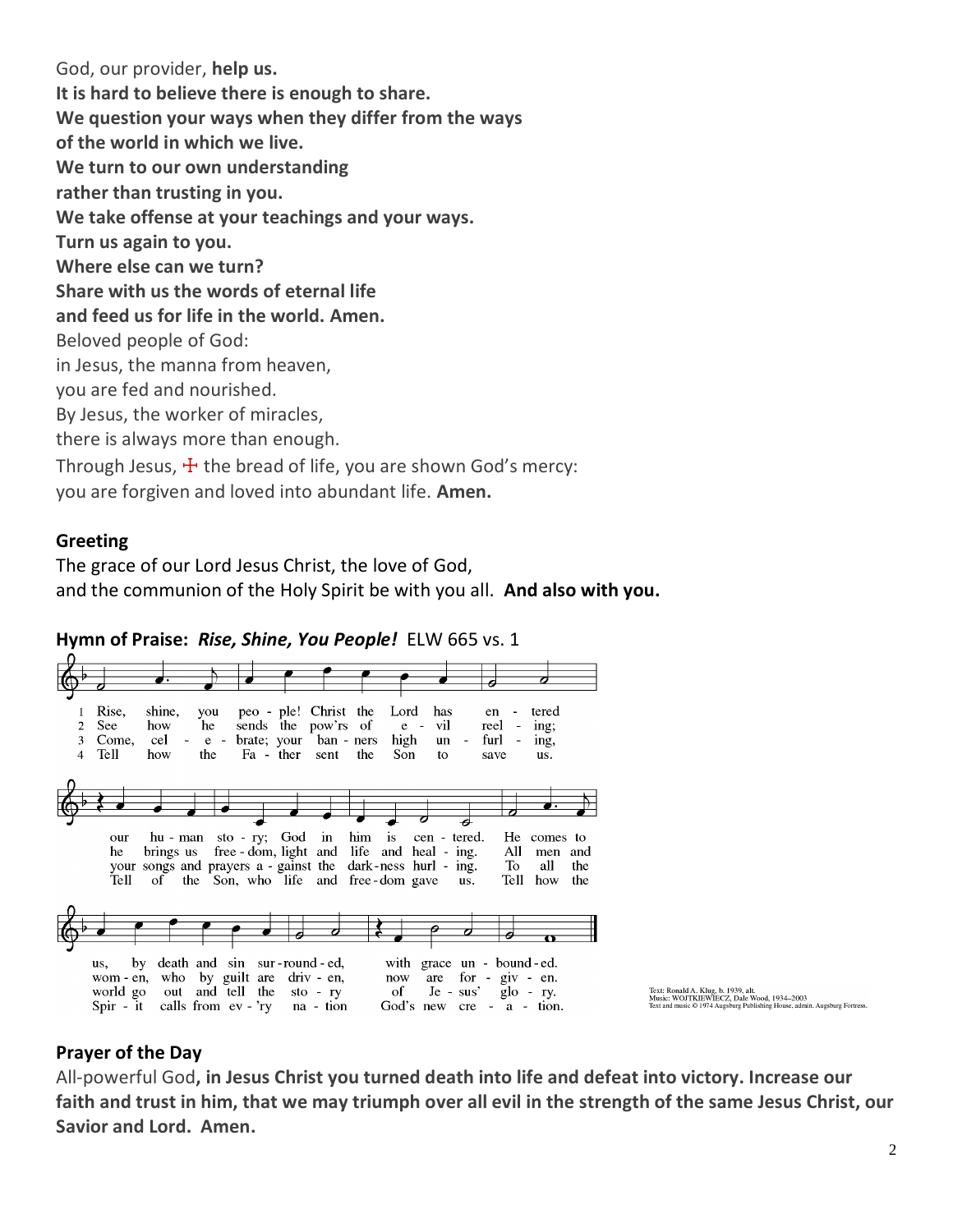# **Reading: 2 Corinthians 4:13--5:1**

*Life in the present is transitory and cannot compare with the eternal home God has prepared for us. So we do not despair no matter what life might bring because we know that as God raised Jesus from the dead, God promises to bring us into eternal life.*

 $13$  Just as we have the same spirit of faith that is in accordance with scripture—"I believed, and so I spoke"—we also believe, and so we speak,  $14$  because we know that the one who raised the Lord Jesus will raise us also with Jesus, and will bring us with you into his presence. <sup>15</sup>Yes, everything is for your sake, so that grace, as it extends to more and more people, may increase thanksgiving, to the glory of God.

 $16$ So we do not lose heart. Even though our outer nature is wasting away, our inner nature is being renewed day by day. <sup>17</sup>For this slight momentary affliction is preparing us for an eternal weight of glory beyond all measure, <sup>18</sup>because we look not at what can be seen but at what cannot be seen; for what can be seen is temporary, but what cannot be seen is eternal.

<sup>5:1</sup>For we know that if the earthly tent we live in is destroyed, we have a building from God, a house not made with hands, eternal in the heavens.

# Word of God. Word of Life. **Thanks be to God.**



# **Gospel Acclamation** *Halle, Halle, Hallelujah* ELW 172

# **Gospel:**

The gospel according to Mark chapter 3. **Glory to you, O Lord.**

# **Mark 3:20-35**

*In response to charges that he is possessed, Jesus wonders aloud how anyone who is demon-possessed can cast out demons. Those who do the will of God are possessed by the Holy Spirit, siblings of Christ.*

[Jesus went home;]  $^{20}$  and the crowd came together again, so that [Jesus and the disciples] could not even eat. <sup>21</sup>When his family heard it, they went out to restrain him, for people were saying, "He has gone out of his mind." <sup>22</sup>And the scribes who came down from Jerusalem said, "He has Beelzebul, and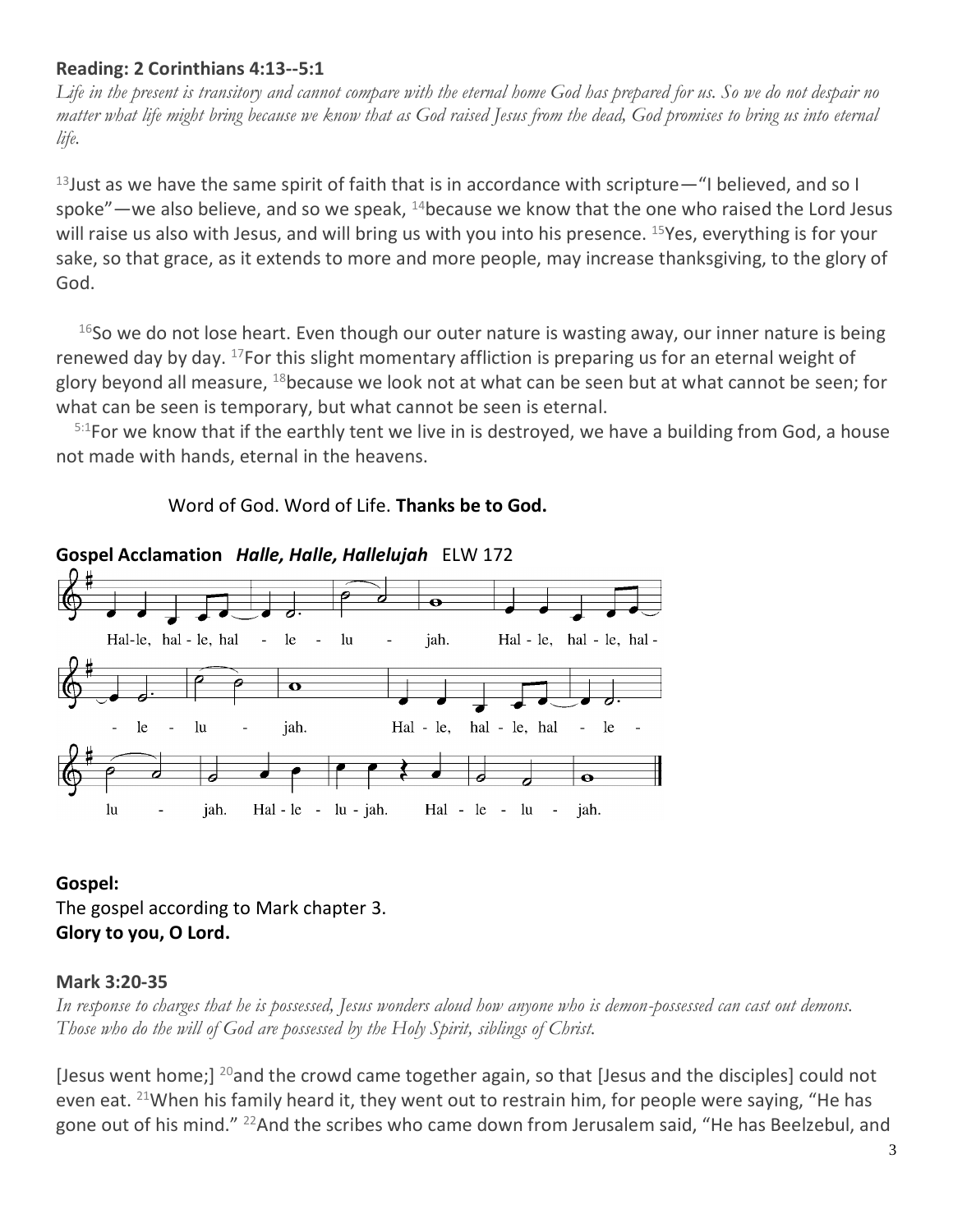by the ruler of the demons he casts out demons." <sup>23</sup>And he called them to him, and spoke to them in parables, "How can Satan cast out Satan? <sup>24</sup>If a kingdom is divided against itself, that kingdom cannot stand. <sup>25</sup>And if a house is divided against itself, that house will not be able to stand. <sup>26</sup>And if Satan has risen up against himself and is divided, he cannot stand, but his end has come.  $^{27}$ But no one can enter a strong man's house and plunder his property without first tying up the strong man; then indeed the house can be plundered.

 $28$ "Truly I tell you, people will be forgiven for their sins and whatever blasphemies they utter;  $29$ but whoever blasphemes against the Holy Spirit can never have forgiveness, but is guilty of an eternal  $\sin'' - \sin$ <sup>30</sup>for they had said, "He has an unclean spirit."

 $31$ Then his mother and his brothers came; and standing outside, they sent to him and called him. <sup>32</sup>A crowd was sitting around him; and they said to him, "Your mother and your brothers and sisters are outside, asking for you."  $33$ And he replied, "Who are my mother and my brothers?"  $34$ And looking at those who sat around him, he said, "Here are my mother and my brothers! <sup>35</sup>Whoever does the will of God is my brother and sister and mother."

The good news of the Lord. **Praise to you, O Christ.**

#### **Children's Sermon**

#### **Sermon**

#### **Hymn of the Day** *A Mighty Fortress* **ELW 505 vs. 1, 2, &4**



God's judg-ment must pre-vail! they yet have noth-ing won. One lit - tle word shall tri The king-dom's ours for - ev er!

Text: Martin Luther, 1483-1546; tr. Frederick H. Hedge, 1805-1890, alt. umph. Music: EIN FESTE BURG, Martin Luther, 1483-1546 Text © 2006 Augsburg Fortress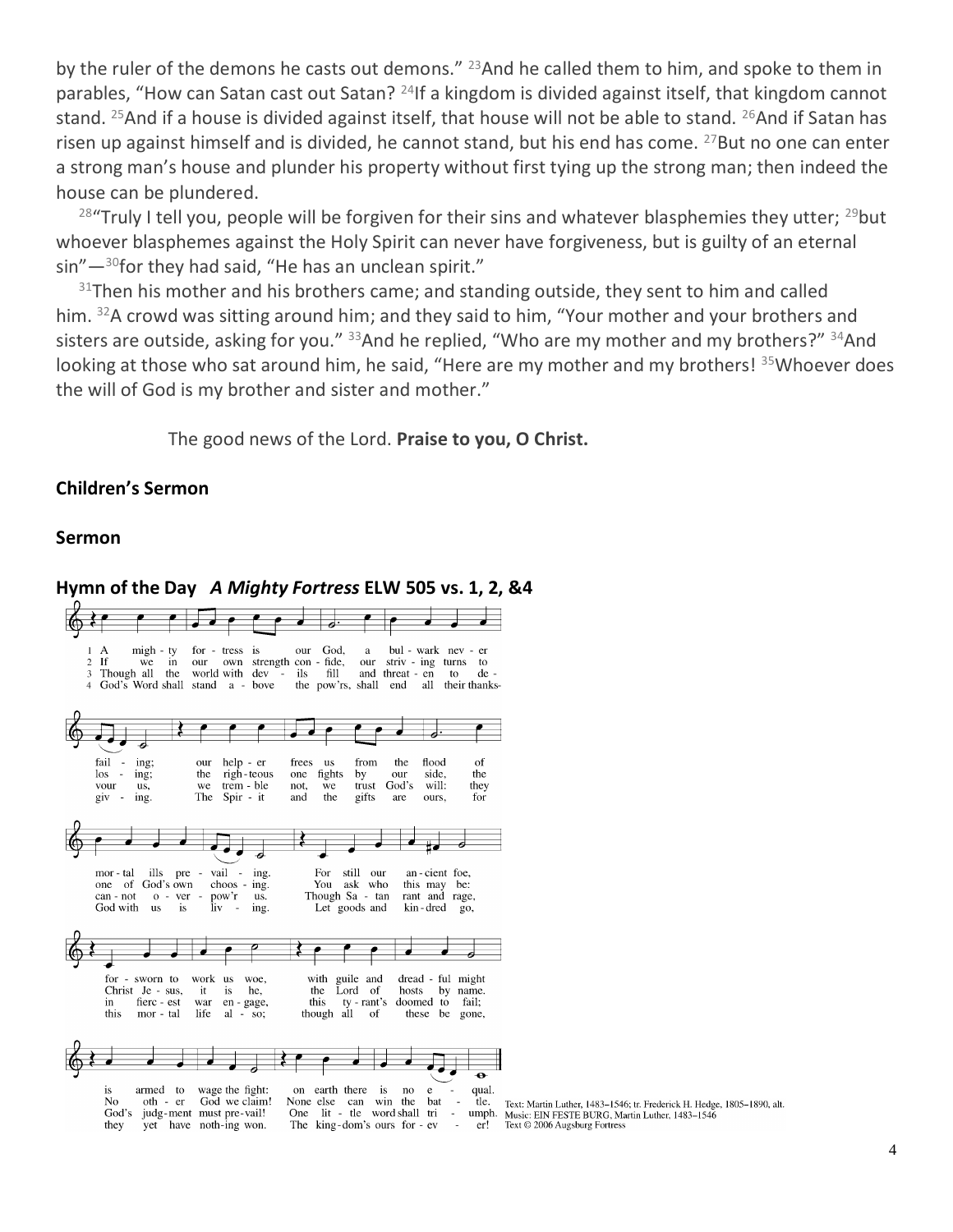# **Prayers of Intercession**

Let us come before the triune God in prayer.

Lord, in your mercy, **hear our prayer.**

We lift our prayers to you, O God, trusting in your abiding grace. **Amen.**

# **Peace**

The peace of Christ be with you always. **And also with you.**

# **Offering Message**

**Children's Song** *I'm So Glad Jesus Lifted Me* ELW 860

- **1 I'm so glad Jesus lifted me. I'm so glad Jesus lifted me. I'm so glad Jesus lifted me, singing glory, hallelujah! Jesus lifted me.**
- **3 When I was in trouble, Jesus lifted me. When I was in trouble, Jesus lifted me. When I was in trouble, Jesus lifted me, singing glory, hallelujah! Jesus lifted me.**

# **Offering Prayer**

Jesus, Bread of life, **you have set this table with your very self, and called us to the feast of plenty. Gather what has been sown among us, and strengthen us in this meal. Make us to be what we receive here, your body for the life of the world. Amen.**

# **Lord's Prayer**

**Our Father, who art in heaven, hallowed be thy name, thy kingdom come, thy will be done, on earth as it is in heaven. Give us this day our daily bread; and forgive us our trespasses, as we forgive those who trespass against us; and lead us not into temptation, but deliver us from evil. For thine is the kingdom, and the power, and the glory, forever and ever. Amen.**